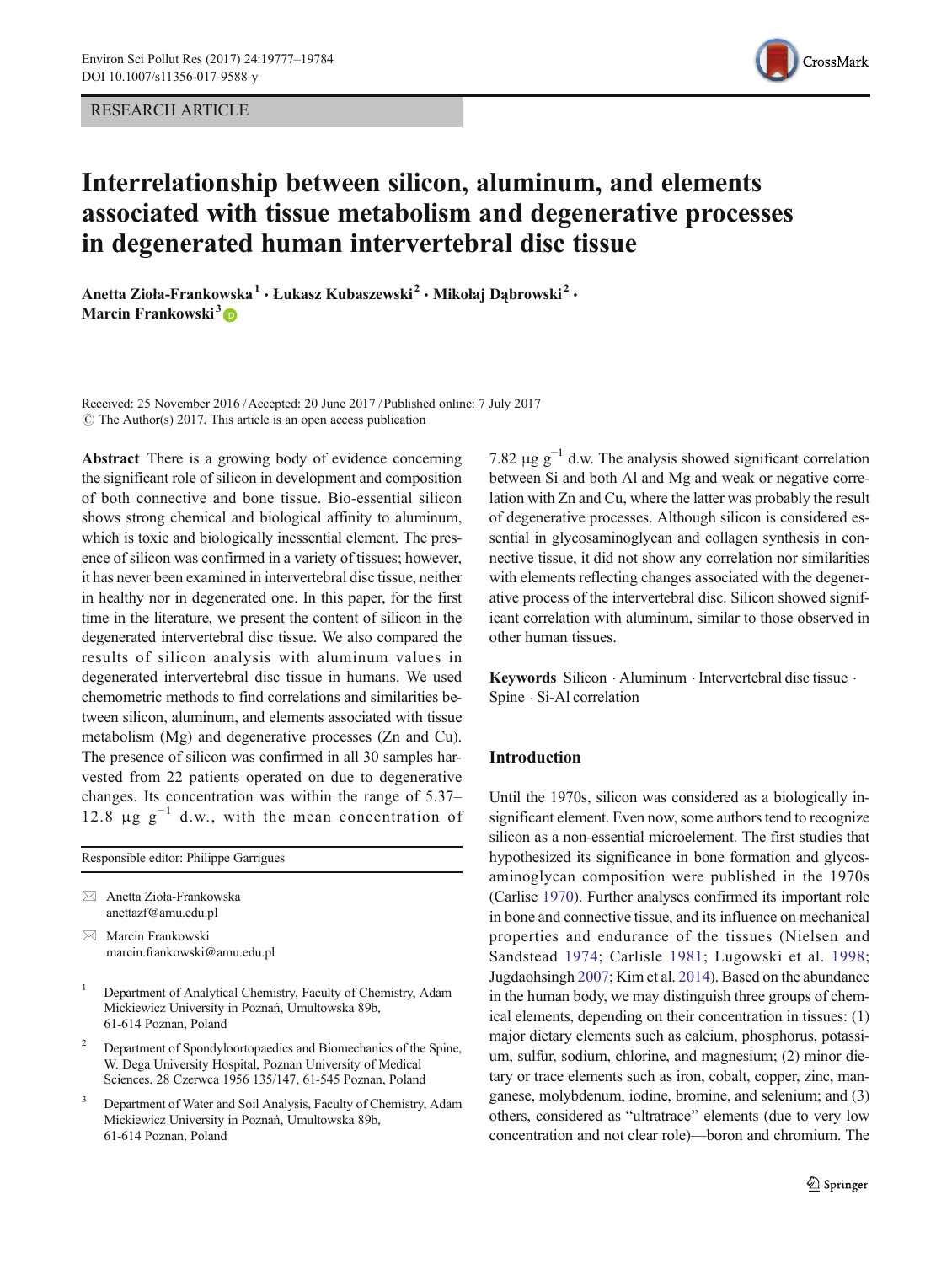elements such as arsenic and silicon, due to lack of sufficient studies, cannot be attributed to any of the groups. Other classification divides elements into three major groups with respect to their biological role: essential, potentially essential, or not essential for the organism (Kabata-Pendias and Mukherjee [2007](#page-7-0)). The essentiality of elements is to some degree connected with their tissue concentration in dry mass, reflecting the number of biochemical processes in which they take part. The metabolically significant elements are usually within concentration ranges expressed in mg/kg, e.g., magnesium, zinc, or copper (Nowakowski et al. [2015](#page-7-0); Kubaszewski et al. [2014](#page-7-0)). Potentially significant elements are within one order of magnitude lower concentration ranges, i.e.,  $\mu$ g kg<sup>-1</sup> d.w. Ni, Co, Mo with the available analytical techniques they may not be detected in every sample (Kubaszewski et al. [2014\)](#page-7-0). The silicon is considered to be a transition element. In the periodic table, it is placed between nonmetals and metals. The proximity of silicon to carbon, some similarities to this organic compounds backbone, as well as the abundance in the environment, may indirectly suggest silicon significance in biochemistry. Indeed, skeletons of primitive animals, bacteria, and plants (diatoms, radiolaria, siliceous sponges) are built of silicon (Exley [2009a\)](#page-6-0). Its role in humans is ultimately not defined (Martin [2013\)](#page-7-0). The studies show that it plays a crucial role in collagen-rich tissues integrity (nail, skin, hair), collagen synthesis, bone tissue development and regeneration, as well as in the reduction of aluminum accumulation, which reflects the risk of Alzheimer's disease (Schwarz and Milne [1972;](#page-7-0) Exley et al. [2006](#page-6-0); Rodella et al. [2014](#page-7-0); Jugdaohsingh et al. [2015](#page-7-0)). Silicon is a substantial element of collagen and glycosaminoglycan-rich tissues (Reffitt et al. [2003](#page-7-0); Spector et al. [2005;](#page-7-0) Pruksa et al. [2014\)](#page-7-0). One of such tissues is the intervertebral disc (IVD). In IVD, both collagen dysfunction and glycosaminoglycan decomposition are considered a direct cause of the degeneration process, with loss of the biomechanical function—clinically symptomatic back pain, resulting in substantial costs to the health care system (Nowakowski et al. [2015\)](#page-7-0). To our knowledge, there have been no analyses or published papers on silicon concentration in degenerated IVD. Also, silicon in the form of silicic acid is regarded as a natural antagonist of aluminum toxicity in biota and in humans. It reduces aluminum uptake across the gut and simplifies the excretion of systemic aluminum via kidneys (Exley [2009a;](#page-6-0) Davenward et al. [2013\)](#page-6-0). Moreover, the studies presented an evidence that long-term drinking of silicon-rich mineral water significantly reduces the body burden of Al (Exley et al. [2006;](#page-6-0) Davenward et al. [2013\)](#page-6-0). Silicon is also important for the immune system and prevents arteriosclerosis. However, officially, it is still not considered as an essential nutrient for humans (Martin [2013\)](#page-7-0).

In spite of the abovementioned facts, our knowledge on silicon concentration and distribution in human tissues is not even satisfactory. It is considered as the third most abundant

microelement  $(1-10 \text{ mg kg}^{-1})$  in humans. However, this assumption is based on data derived from "insignificant" tissues such as the hair, nails, and epidermis. In the literature, we can also find some results of silicon analysis in the serum and urine, which are discussed in terms of Si intake, accumulation, and excretion characteristics (Jugdaohsingh [2007](#page-6-0)). To our knowledge, so far, human mechanical tissues have not been analyzed for Si concentration and Si-Al relations.

The aim of this research was to determine the concentration of Si in degenerated IVD in humans, by ICP-OES analytical technique, and check the correlations between Si and Al, Cu, Zn, and Mg, found in the analyzed tissues, by statistical methods.

## Materials and methods

A total of 30 samples of degenerated IVD were harvested from 22 patients undergoing surgical discectomy or spinal fusion due to degenerative disc disease. The samples were obtained from the cervical spine (12 samples from 6 patients) and from the lumbar spine (18 samples from 16 patients). The pre-operative magnetic resonance images, taken to evaluate degeneration status of the operated disc, were scored according to the Pfirrmann classification (Pfirrmann et al. [2001\)](#page-7-0). The use of tissues for this study was approved by the appropriate bioethics committee, and the written consent was obtained from all patients. The permission was given by the Bioethics Committee of Institute of Rheumatology, Warsaw, on May 31, 2012, and Bioethics Committee of University of Medical Sciences, Poznań, (No.406/13). The average age of patients at the time of operation was 47.6 (range 28–64 years). The information on demography, health status, and occupational exposure to heavy metals was collected from all patients. The patients involved in the study were not exposed to heavy metal pollution.

The degenerated IVD samples were frozen. Prior to the analysis, they were freeze-dried using a Lyovac lyophilizer GT2e (Steris, Germany), for 24 h. The samples were weighed after drying and placed in Teflon vessels. The supra-pure nitric acid (V) (Merck, Germany) was added to obtain a maximum dilution factor of 10. The amounts of dry samples ranged from 0.2 to 0.6 g, and the amounts of acid were from 2.0 to 6.0 ml. Then, samples with acid were left to stand overnight to slow mineralization. After this step, samples were mineralized in a microwave oven (Mars Xpress 5, CEM USA), based on the modified 3051 EPA method (Zioła-Frankowska et al. [2015,](#page-7-0) [2016\)](#page-7-0). In the case of Si, 200  $\mu$ L of 1% supra-pure hydrofluoric acid (Merck, Germany) was added to the extracts of IVD tissues to prevent the precipitation of silicon in an acid medium. The concentration of Si was determined using a Shimadzu ICPE 9820 ICP-OES spectrometer (Shimadzu,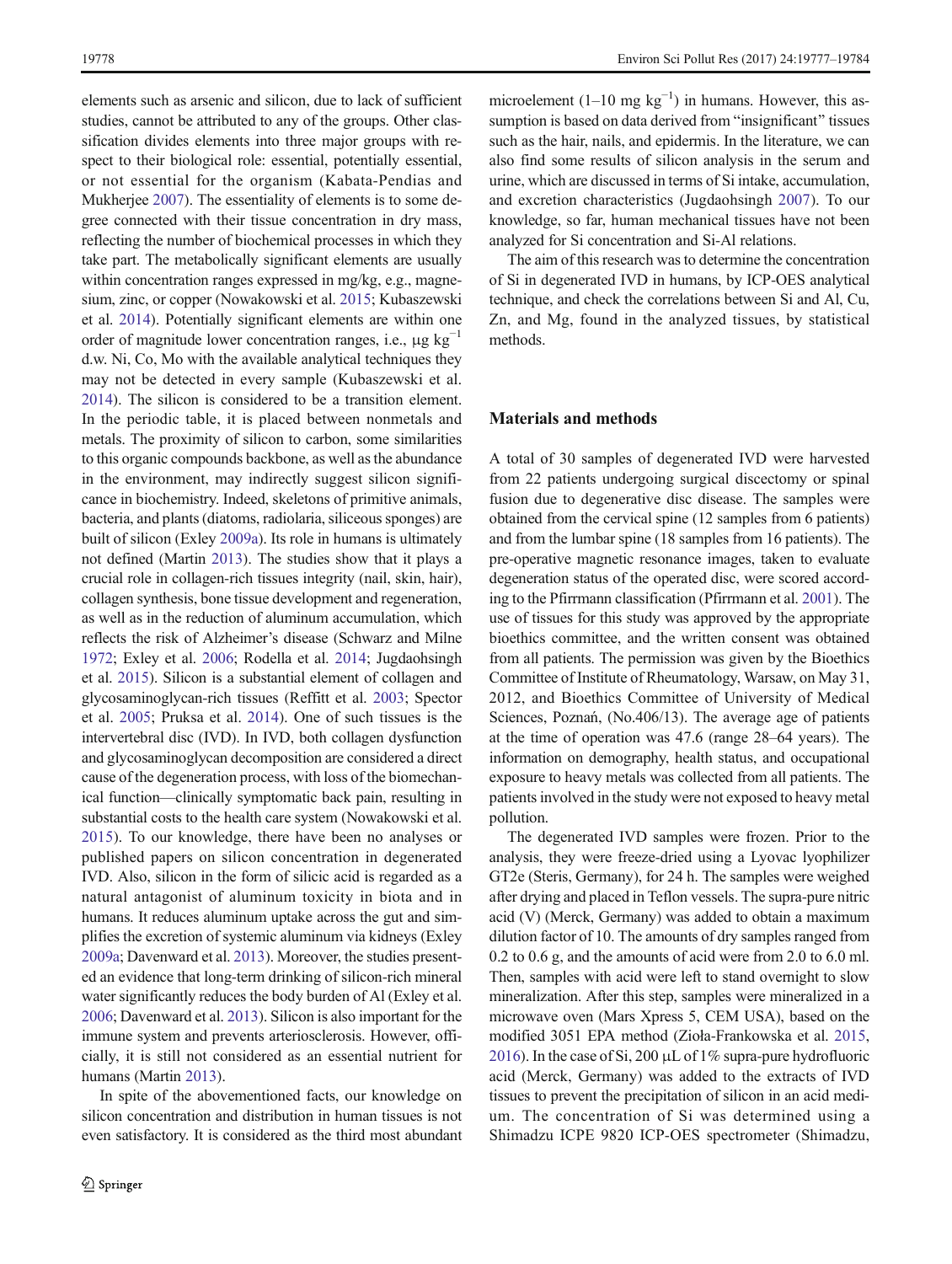<span id="page-2-0"></span>

| OES spectrometer (Shimadzu<br>$1.2$ kW<br>Radio frequency power generator<br>ICPE-9820) for analysis of inter-<br>vertebral discs samples<br>Gas type<br>Argon<br>$10.0 L min^{-1}$<br>Plasma gas flow rate<br>$0.6 L min^{-1}$<br>Auxiliary gas flow rate<br>$0.7 L min^{-1}$<br>Nebulization gas flow rate<br>Plasma view<br>Vertical torch; axial view<br>Selected emission lines (atomic)<br>$251.611$ (BEC = 0.084) |  |  |
|--------------------------------------------------------------------------------------------------------------------------------------------------------------------------------------------------------------------------------------------------------------------------------------------------------------------------------------------------------------------------------------------------------------------------|--|--|
|                                                                                                                                                                                                                                                                                                                                                                                                                          |  |  |
|                                                                                                                                                                                                                                                                                                                                                                                                                          |  |  |
|                                                                                                                                                                                                                                                                                                                                                                                                                          |  |  |
|                                                                                                                                                                                                                                                                                                                                                                                                                          |  |  |
|                                                                                                                                                                                                                                                                                                                                                                                                                          |  |  |
|                                                                                                                                                                                                                                                                                                                                                                                                                          |  |  |
|                                                                                                                                                                                                                                                                                                                                                                                                                          |  |  |
| $212.412$ (BEC = 0.188)                                                                                                                                                                                                                                                                                                                                                                                                  |  |  |
| Torch<br>Mini-torch (quartz)                                                                                                                                                                                                                                                                                                                                                                                             |  |  |
| Nebulizer<br>Burgener NX-175                                                                                                                                                                                                                                                                                                                                                                                             |  |  |
| Chamber<br>Cyclone (glass)                                                                                                                                                                                                                                                                                                                                                                                               |  |  |
| Drain<br>Gravity fed                                                                                                                                                                                                                                                                                                                                                                                                     |  |  |
| Injector tube<br>Quartz (1.2 mm i.d.)                                                                                                                                                                                                                                                                                                                                                                                    |  |  |
| Background correction<br>2-points                                                                                                                                                                                                                                                                                                                                                                                        |  |  |
| 3<br>Number of replicates                                                                                                                                                                                                                                                                                                                                                                                                |  |  |
| Exposure time<br>15 <sub>s</sub>                                                                                                                                                                                                                                                                                                                                                                                         |  |  |
| Solvent rinse<br>Peristaltic pump<br>15 <sub>s</sub>                                                                                                                                                                                                                                                                                                                                                                     |  |  |
| 15 <sub>s</sub><br>Sample rinse                                                                                                                                                                                                                                                                                                                                                                                          |  |  |
| 1 ml $min^{-1}$<br>Sample uptake rate                                                                                                                                                                                                                                                                                                                                                                                    |  |  |
| Echelle optics<br>Spectrometer<br>Range of wavelength:167 to 800 nm                                                                                                                                                                                                                                                                                                                                                      |  |  |
| Resolution<br>$< 0.005$ nm at 200 nm                                                                                                                                                                                                                                                                                                                                                                                     |  |  |
| Atmospheric removal system<br>Rotary vacuum pump $\leq 10$ Pa                                                                                                                                                                                                                                                                                                                                                            |  |  |
| Device<br>CCD (charge coupled device) detector                                                                                                                                                                                                                                                                                                                                                                           |  |  |
| Pixel number<br>$1024 \times 1024$ pixels (1 in.)                                                                                                                                                                                                                                                                                                                                                                        |  |  |
| Pixel size<br>$20 \mu m \times 20 \mu m$                                                                                                                                                                                                                                                                                                                                                                                 |  |  |
| Peltier device<br>Cooling control                                                                                                                                                                                                                                                                                                                                                                                        |  |  |

Japan). The optimized operating conditions for the analysis of Si in IVD samples are presented in a table (Table 1).

The concentration of Al and Cu was determined by a Shimadzu AAS 7000 spectrometer (Shimadzu, Japan) with graphite furnace atomization (GF-AAS). The concentration of Mg and Zn was determined with the use of the Shimadzu AAS 7000 with flame atomization (F-AAS). The optimized parameters for determination of metals have been presented in the study (Kubaszewski et al. [2014](#page-7-0)). The concentrations of the other metals, obtained by Kubaszewski et al. [\(2014\)](#page-7-0) are presented in Table 2.

To estimate the correlation of silicon and the selected metals, the statistical analysis was performed with Statistica v. 7.0 (StatSoft, Poland). In the standardization process, all values of selected variables were replaced by standardized values, which were computed as follows: Std. score = (raw score – mean)/Std. deviation. The Spearman rank-order correlation analysis was performed to determine correlation between Si and the other elements (Al, Cu, Mg, and Zn) and epidemiological data (age, sex, degeneration based on Pfirrmann score, area of degeneration: cervical or lumbar spine). Moreover, chemometric analysis of the analyzed

Table 2 Concentration of Al, Cu, Mg, and Zn in intervertebral disc (Kubaszewski et al. [2014](#page-7-0))

| Element | AM<br>[ $\mu$ g g <sup>-1</sup> d.w.] | S.D.  | Range           |
|---------|---------------------------------------|-------|-----------------|
| Al      | 0.664                                 | 0.289 | $0.166 - 1.271$ |
| Cu      | 3.41                                  | 4.045 | $0.97 - 23.64$  |
| Mg      | 800.1                                 | 525.5 | 182.6-2132      |
| Zn      | 39.60                                 | 35.95 | 10.56-184.5     |

Table 3 Spearman's rank correlation order of the elements measured in intervertebral disc samples

| Spearman | Al      | Si       | Cu      | Mg      | Zn |
|----------|---------|----------|---------|---------|----|
| Al       | X       |          |         |         |    |
| Si       | $0.47*$ | X        |         |         |    |
| Cu       | $-0.25$ | $-0.50*$ | X       |         |    |
| Mg       | $0.50*$ | $0.46*$  | $-0.32$ | X       |    |
| Zn       | 0.27    | 0.09     | $-0.08$ | $0.75*$ | X  |

AM arithmetic mean, S.D. standard deviation

\*Statistically significant;  $p$  value <0.01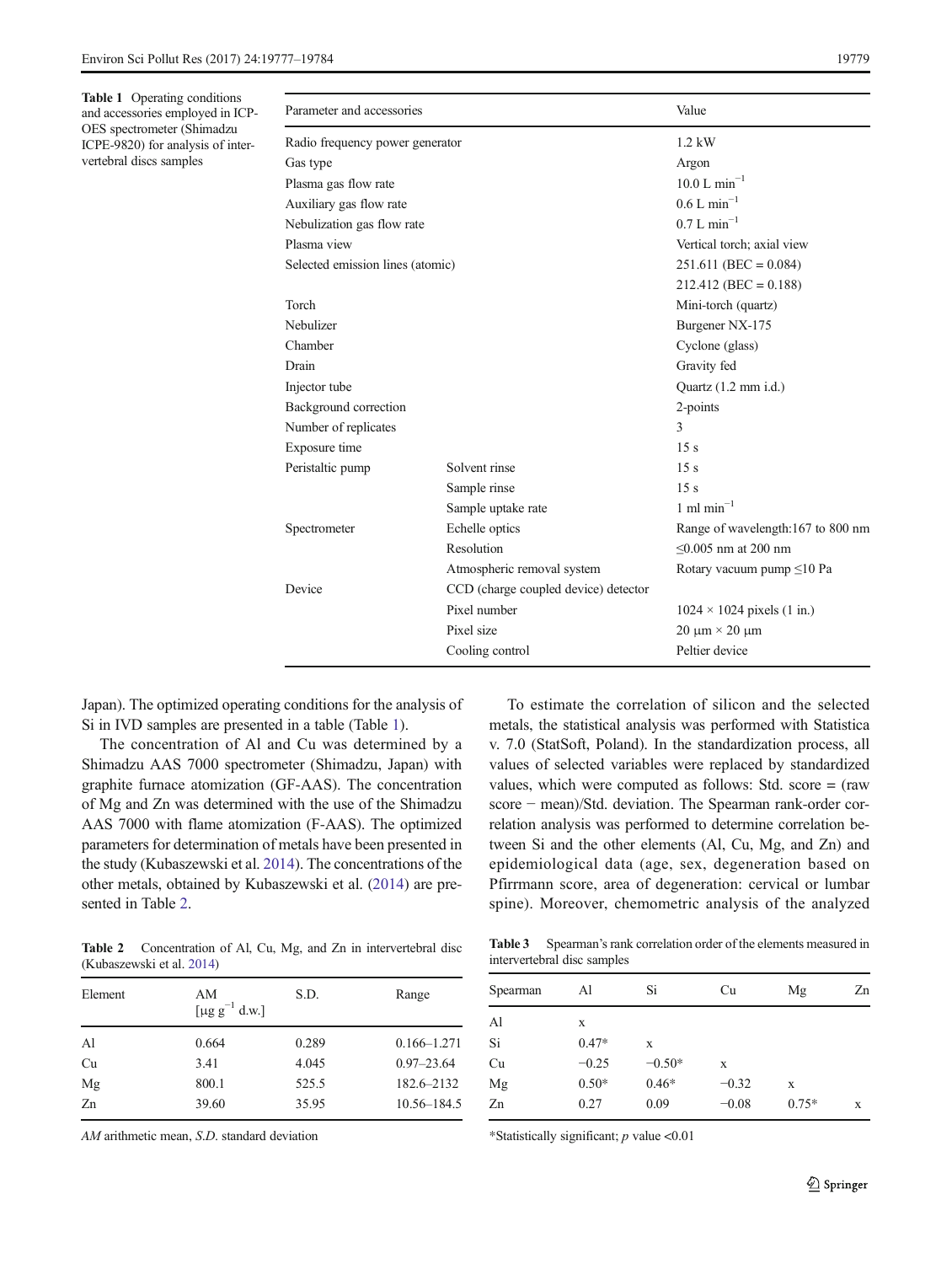| Factors                  |                    | N        | AM $\pm$ S.D. [µg g <sup>-1</sup> ] | Med. (QL-QU) $\lceil \mu g g^{-1} \rceil$ | Mann-Whitney U test |
|--------------------------|--------------------|----------|-------------------------------------|-------------------------------------------|---------------------|
| Gender                   | Men<br>Women       | 18<br>12 | $8.3 \pm 1.6$<br>$7.1 \pm 1.8$      | $8.3(7.2 - 8.6)$<br>$6.5(5.6-8.3)$        | 0.046               |
| Implants                 | No<br>Yes          | 21<br>9  | $8 \pm 1.9$<br>$7.4 \pm 1.5$        | $8.3(6.6 - 8.8)$<br>$7.4(6.5-8.3)$        | 0.46                |
| Intervertebral disc from | Lumbar<br>Cervical | 18<br>12 | $8.5 \pm 1.8$<br>$6.8 \pm 1.2$      | $8.4(7.2-9.7)$<br>6.5(5.7–8.1)            | 0.016               |

**Table 4** Silicon concentration in intervertebral disc (in  $\mu$ g g<sup>-1</sup> d.w.) according to the selected factors

N number of samples, Med. median, QL lower quartile, QU upper quartile

elements was performed. After autoscaling, the similarity analysis was performed with graphical methods. Tangent distances  $(d^T)$  were calculated and relationships between the elements were analyzed using a dendrogram.

### **Results**

The results of such research could reveal the role of silicon in IVD, as well as promote new studies on the pathogenesis and the possible treatment. In this study, we present the concentration of silicon in degenerated human IVD. Furthermore, we try to find relationships between Si and metabolically related elements such as Mg, Zn, and Cu. As silicon presents both ex vivo and in vivo high affinity to toxic aluminum, we also included this element in the study. The measured concentrations of silicon were from 5.37 to12.8, with the mean of 7.82 and SD of 1.76 (all in  $\mu$ g g<sup>-1</sup> d.w.). Moreover, we analyzed the results according to the age and gender of patients included in the study. In the group of women, the lowest obtained concentration of Si amounted to 5.37 µg  $g^{-1}$  d.w. (42 years old female), and the highest was 10.7 µg  $g^{-1}$  d.w. (28 years old female). In men, the lowest determined concentration of Si amounted to 5.72 μg  $g^{-1}$  d.w. (38 years old male), and the highest was  $12.8 \mu g g^{-1}$  d.w. (61 years old male). We observed that in females, the highest concentration of Si

occurred in a patient under 40 years old, and in males—in a patient who was over 40 years old.

Based on the results of the statistical analysis, it was observed that Si showed significant positive correlation with both Mg and Al, no correlation was found for Si and Zn, and a significant negative correlation was found for Si and Cu. Also, there was no correlation between Si and age, sex, and degeneration score based on the Pfirrmann classification (Pfirrmann et al. [2001\)](#page-7-0). The correlations between the analyzed elements in the intervertebral disc were described by the Spearman rank correlation (Table [3\)](#page-2-0).

Statistically significant higher content of Si was observed in men. The cervical disc in comparison to lumbar disc was characterized by statistically significant lower Si content. There was no statistical difference in Si content between patients who had undergone a surgery with implants and those who had not had such surgery. The results of statistical analysis are presented in Table 4.

Based on the results of the Spearman correlation (Table 5), it was found that Si concentration significantly increased with concentrations of Al and Mg and decreased with Cu concentration. We observed gender differences in the correlation between Si and Mg—a statistically significant increase in Si concentration in the intervertebral disc with the increase in Mg concentration was noticed only in female patients. Statistically significant positive correlations between Si and

Table 5 Spearman rank correlation between Si, the other analyzed metals, and clinical factors (gender, implants, type of spine, patient's age, and Pfirrmann et al. [\(2001\)](#page-7-0) score)

|           |          | Sex     |         | Implants |          |         | Intervertebral disc from |  |
|-----------|----------|---------|---------|----------|----------|---------|--------------------------|--|
| Si        |          | Men     | Women   | No       | Yes      | Lumbar  | Cervical                 |  |
| Al        | $0.47*$  | 0.35    | 0.48    | $0.53*$  | $0.77*$  | $0.59*$ | 0.48                     |  |
| Cu        | $-0.40*$ | 0.02    | $-0.29$ | $-0.35$  | $-0.70*$ | $-0.24$ | $-0.83*$                 |  |
| Mg        | $0.56*$  | 0.21    | $0.68*$ | $0.65*$  | 0.60     | $0.52*$ | $0.76*$                  |  |
| Zn        | 0.20     | $-0.05$ | 0.25    | 0.15     | $0.67*$  | 0.16    | $0.62*$                  |  |
| age       | $-0.03$  | 0.26    | $-0.27$ | $-0.22$  | $0.79*$  | 0.00    | 0.12                     |  |
| Pfirrmann | $-0.06$  | $-0.13$ | $-0.04$ | $-0.09$  | 0.00     | 0.12    | $-0.42$                  |  |

\*Statistically significant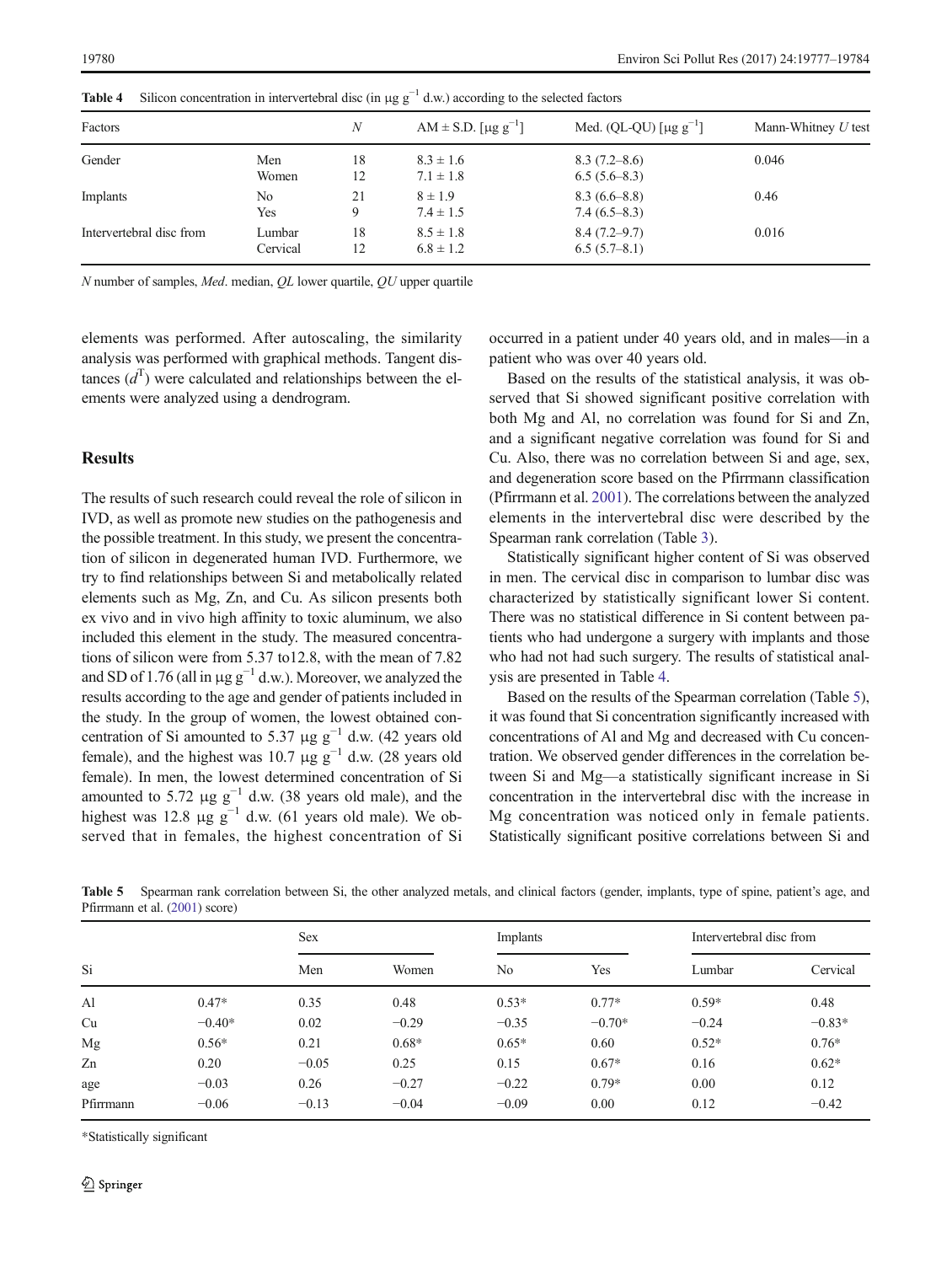Fig. 1 Scatterplot of standardized Si against standardized Al



Pb, Zn, and age were found only in patients who had undergone a surgery with implants.

In order to define correlations between silicon and the other metals determined in intervertebral disc samples, the similarity analysis was performed. The distribution analysis for silicon showed similarities between concentrations of both Al and Mg (Figs. 1 and 2), while the distribution patterns between the following elements Si-Cu and Si-Zn confirmed no similarities between them (Figs. [3](#page-5-0) and [4](#page-5-0)).

Based on tangent distance  $(d^T)$  matrix, the smallest distances graph was performed (Fig. [5\)](#page-6-0) and two main groups were distinguished. The first group included Mg, Zn, and Cu, while the second group included Si and Al. Although the distance between Mg and Al was smaller than that between Al and Si (1.64 and 2.41, respectively), the distances between Al and

Fig. 2 Scatterplot of standardized Si against standardized Mg

the other analyzed elements were relatively high. The graph (Fig. [5\)](#page-6-0) presents lack of similarities between Si and other metabolically related elements, i.e., Mg, Zn, and Cu.

## Discussion

The majority of studies dealing with silicon in human tissues were performed in patients with breast implants, due to growing popularity of the cosmetic surgery. The research of McConnell et al. ([1997](#page-7-0)) showed that the silicon level in parenchymal tissue of natural (not augmented) breasts was 64 μg  $g^{-1}$ , whereas Peters et al. [\(1996\)](#page-7-0) determined much lower concentrations of silicon in 16 breast tissue samples,

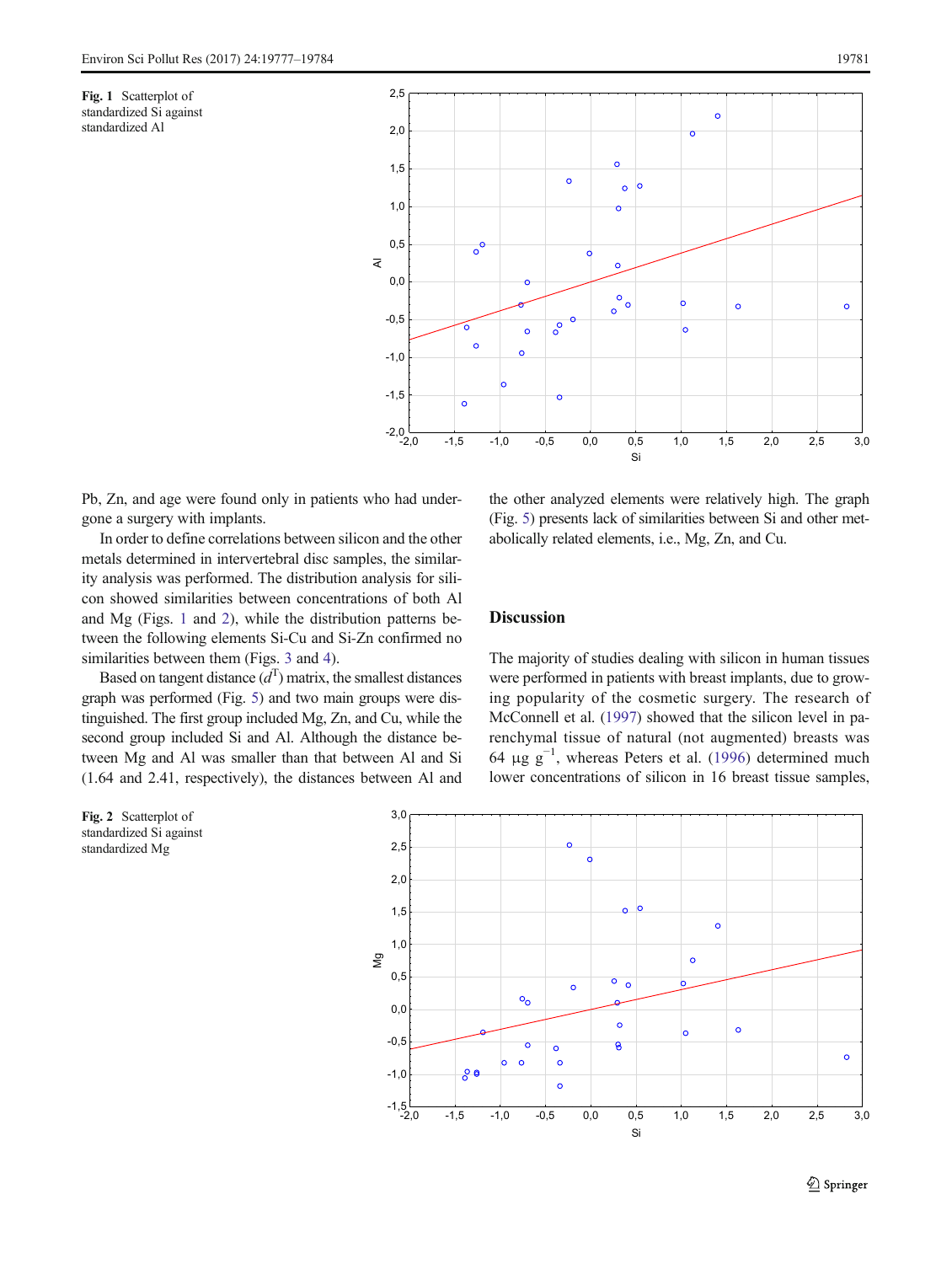<span id="page-5-0"></span>



from 0.046 to 0.742  $\mu$ g g<sup>-1</sup> of dry weight, with the mean value of 0.0927 μg g−<sup>1</sup> . Other studies showed mean Si concentrations of 12–27 μg  $g^{-1}$  for human tissues, including the brain, and gave total body burden values of several grams (D'Haese et al. [1995](#page-6-0)). In this study, we generally determined much higher concentrations of Si in human tissues (IVD) than other authors, except for McConnell et al. [\(1997](#page-7-0)). The concentrations of Si measured in degenerated intervertebral disc tissues in humans were within the range of 5.37–12.8  $\mu$ g g<sup>-1</sup>. This justifies to consider silicon as an element that is somewhere between the major and minor dietary elements. The potential role of the silicon in the intervertebral disc can be derived from previous studies on animals and humans. It has been confirmed that silicon supplementation can promote new bone

formation and regeneration, both in fracture healing and osteoporosis (Jugdaohsingh et al. [2004](#page-6-0); Nielsen [2014\)](#page-7-0). The human cohort studies suggested that higher silicon intake is associated with higher bone mineral density (BMD) and with higher bone remodeling marker level (Jugdaohsingh et al. [2004;](#page-6-0) MacDonald et al. [2012\)](#page-7-0). Silicon deficiency may cause decreased concentrations of Ca, Mg, Cu, K, and Zn in bones (Seaborn and Nielsen [2002](#page-7-0)). We confirmed this fact in our distance analysis. Also, silicon can influence the absorption, retention, and behavior of mineral elements (Al, Mg, and Cu) (Nielsen [2014](#page-7-0)). In this study, we statistically confirmed strong relationship between Si and Al and between Si and Mg in human spinal tissues. It is worth noticing that our research, for the first time, confirmed the similarity between Si and Al

Fig. 4 Scatterplot of standardized Si against standardized Zn

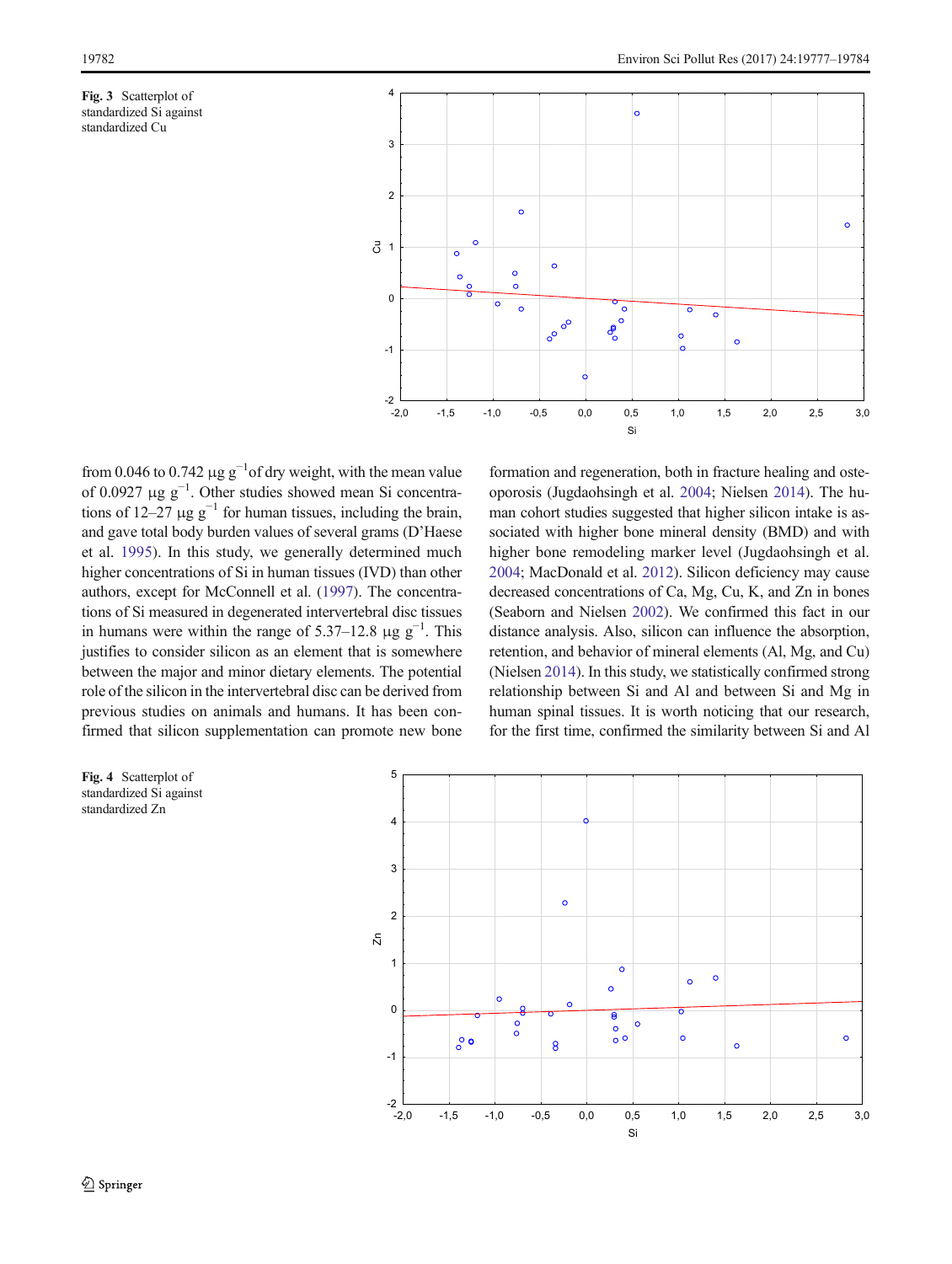#### <span id="page-6-0"></span>Fig. 5 Smallest-distance graph



for human intervertebral disc tissue. Our observations are in compliance with those which show a strong relationship of silicon and aluminum, both in humans and in biota (Exley 2009a, b; Davenward et al. 2013). Birchall et al. (1996) suggested that deficiency of silicon and its influence on collagen and osteogenesis may be due to low copper utilization. Based on the results of the present study, the similarities between Si and Cu and also between Si and Zn cannot be proved. The relationship between Si content and age was not statistically confirmed. However, higher Si concentrations were determined in younger female patients (age range 28–34 years) as compared to older ones (42–64 years). Jugdaohsingh et al. (2013) also found higher Si concentration in the serum of the neonates as compared to the adults. The study of silicon content in the connective tissues from human aorta showed that Si decreased with age.

#### **Conclusions**

Although many studies have been devoted to the supplementation of humans with silicon and to determining the effect of Si on the human body, especially on bones, there are no studies that deal with silicon content of human spinal tissues (Davenward et al. 2013; Pruksa et al. [2014](#page-7-0); Jugdaohsingh et al. 2013; Li et al. [2010\)](#page-7-0). This can be confirmed by the review of Rodella et al. [\(2014\)](#page-7-0) which proves beneficial effect of Si on human bones but contains no information on the studies of Si content in human bone tissues nor in spine tissues. Our study, for the first time, presents the results of silicon analysis in the human intervertebral disc. We confirmed strong correlation between Si and Al in the analyzed tissues. Taking into account the general statement that silicon limits the toxicity of aluminum (Birchall et al. 1989; Van Landeghem et al. [1998](#page-7-0); Parry et al. [1998;](#page-7-0) Exley 2009a), our results can be fundamental information which will help to recognize the mechanism of interaction between Si and Al in the human body

Open Access This article is distributed under the terms of the Creative Commons Attribution 4.0 International License (http:// creativecommons.org/licenses/by/4.0/), which permits unrestricted use, distribution, and reproduction in any medium, provided you give appropriate credit to the original author(s) and the source, provide a link to the Creative Commons license, and indicate if changes were made.

#### References

- Birchall JD, Bellia JP, Roberts NB (1996) On the mechanisms underlying the essentiality of silicon -interactions with aluminium and copper. Coord Chem Rev 149:231–240
- Birchall JD, Exley C, Chappell JS, Phillips MJ (1989) Acute toxicity of aluminium to fish eliminated in silicon-rich acid waters. Nature 338: 146–148
- Carlise EM (1970) Silicon: a possible factor in bone calcification. Science 167(3916):279–280
- Carlisle EM (1981) Silicon: a requirement in bone formation independent of vitamin D1. Calcif Tissue Int 33:27–34
- Davenward S, Bentham P, Wright J, Crome P, Job D, Polwart A, Exley C (2013) Silicon-rich mineral water as a non-invasive test of the 'aluminum hypothesis' in Alzheimer's disease. J Alzheimers Dis 33:423–430
- D'Haese PC, Shaheen FA, Huraid SO, Djukanovic L, Polenakovic MH, Spasovski G, Shikole A, Schurgers ML, Daneels RF, Lamberts LV, Van Landeghem GF, De Broe ME (1995) Increased silicon levels in dialysis patients due to high silicon content in the drinking water, inadequate water treatment procedures, and concentrate contamination: a multicentre study. Nephrol Dial Transplant 10:1838–1844
- Exley C, Korchazhkinab O, Jobc D, Strekopytova S, Polwartd A, Cromece P (2006) Non-invasive therapy to reduce the body burden of aluminium in Alzheimer's disease. J Alzheimers Dis 10:17–24
- Exley C (2009a) Darwin, natural selection and the biological essentiality of aluminium and silicon. Trends Biochem Sci 34(1):589–593
- Exley C (2009b) Silicon in life: whither biological silicification? Prog Mol Subcell Biol 47:173–184
- Jugdaohsingh R, Tucker KL, Qiao N, Cupples LA, Kiel DP, Powell JJ (2004) Dietary silicon intake is positively associated with bone mineral density in men and premenopausal women of the Framingham Offspring Cohort. J Bone Miner Res 19:297–307
- Jugdaohsingh R (2007) Silicon and bone health. J Nutr Health Aging 11: 99–110
- Jugdaohsingh R, Anderson SHC, Lakasing L, Sripanyakorn S, Ratcliffe S, Powell JJ (2013) Serum silicon concentrations in pregnant women and newborn babies. Br J Nutr 110:2004–2010